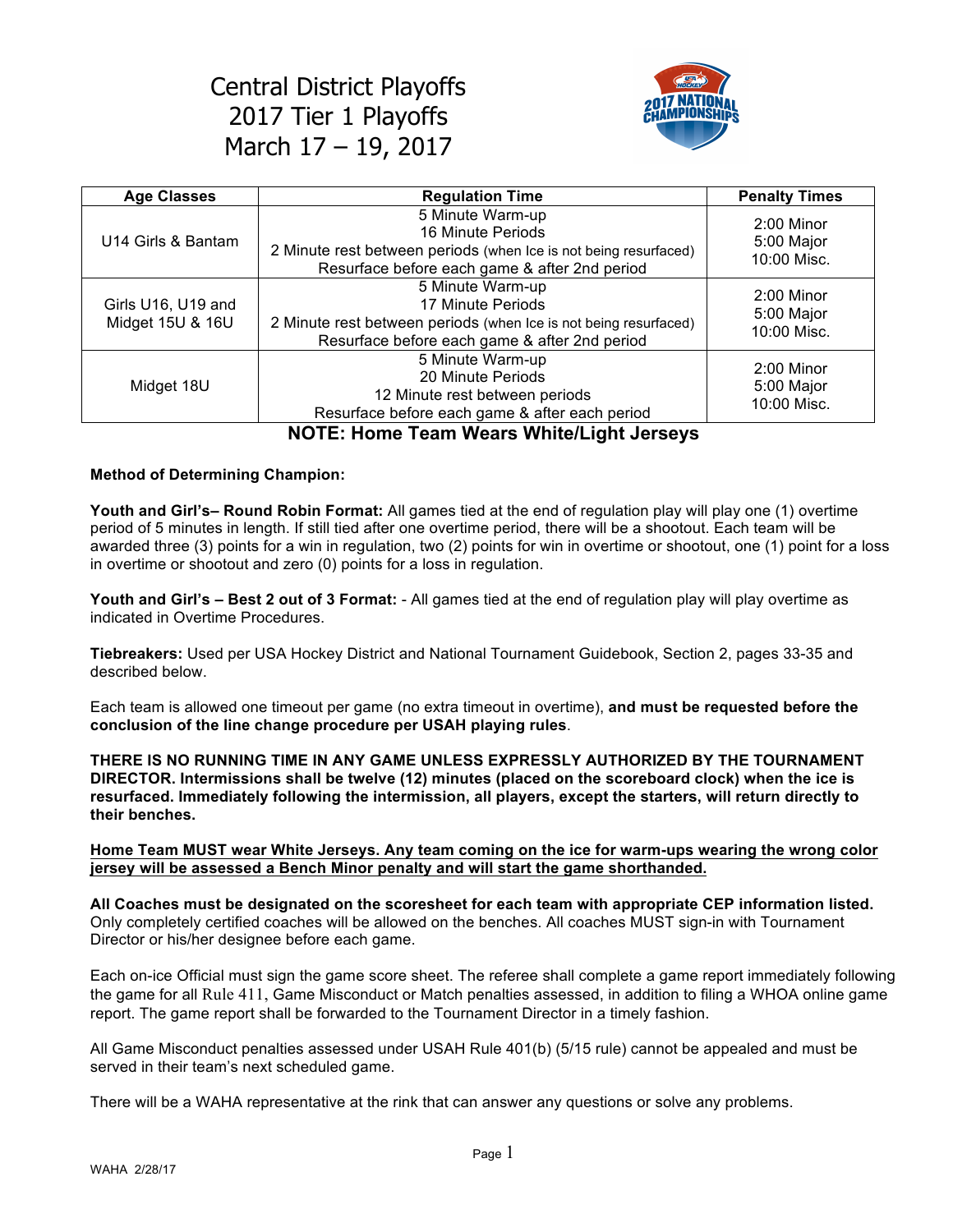

## Overtime Procedures

## **Youth and Girls Games – Round Robin Format**

#### **1. All Games Played to a Winner:**

If the game is tied following regulation play, one five-minute sudden death overtime period shall be played. At the completion of the third period, the tied teams shall receive a two-minute rest period. The teams will remain on the ice. The teams will not change ends. If the score is tied at the end of the five-minute sudden death overtime period, there shall be a shootout. The winner of the shootout will be credited with one additional goal in the final score. **If no goal is scored in the overtime period, there will be a shootout.**

#### **a. Shootout**

The shootout will be conducted as follows:

• A shootout is defined as a player attempting to score a goal and the opposing goalkeeper attempting to stop the shooter from scoring the goal.

• The referee shall call the two captains to the referee's crease to flip a coin to determine which team takes the first shot. The winner of the coin toss will have the choice whether his/her team will shoot first or second.

• All goalkeepers and all players from both teams listed on the official game sheet shall be eligible to participate in the shootout.

• The goalkeepers will defend the net they were defending in the  $3<sup>rd</sup>$  period.

• Any player whose penalty had not been completed when the overtime period ended or who receives a penalty during a shootout procedure is not eligible to participate in any portion of the shootout procedure(s) and must remain in the penalty box.

• The shootout procedure shall begin with five different individual shooters from each team taking alternate shots. The players do not need to be named beforehand.

• The goalkeepers from each team may be changed after each shot.

• The players of both teams will take the shots alternately until a decisive goal is scored. The remaining shots will not be taken.

• If after the shootout, the shootout score is still tied, there will be a sudden death shootout.

### **b. Sudden Death Shootout**

The sudden death shootout will be conducted as follows:

• A sudden death shootout is defined as each team attempting a shot. Should one team be successful and the other team not, the successful team shall win the shootout.

• Teams will select their shooters to participate in sudden death shootout, whether or not they shot in the previous round. The last player in the first round shootout may be the first player in the sudden death shootout.

• Players in a sudden death shootout shall not be allowed to take another shot until four additional shooters have completed their attempts.

• All goalkeepers and all players from both teams listed on the official game sheet shall be eligible to participate in the shootout.

• Any player whose penalty had not been completed when the overtime period ended or who receives a penalty during a shootout procedure is not eligible to be one of the players selected to participate in any portion of the shootout procedure(s) and must remain in the penalty box.

• The goalkeepers from each team may be changed after each shot.

• The official scorekeeper shall record all shots taken indicating the players, goalkeepers and goals scored.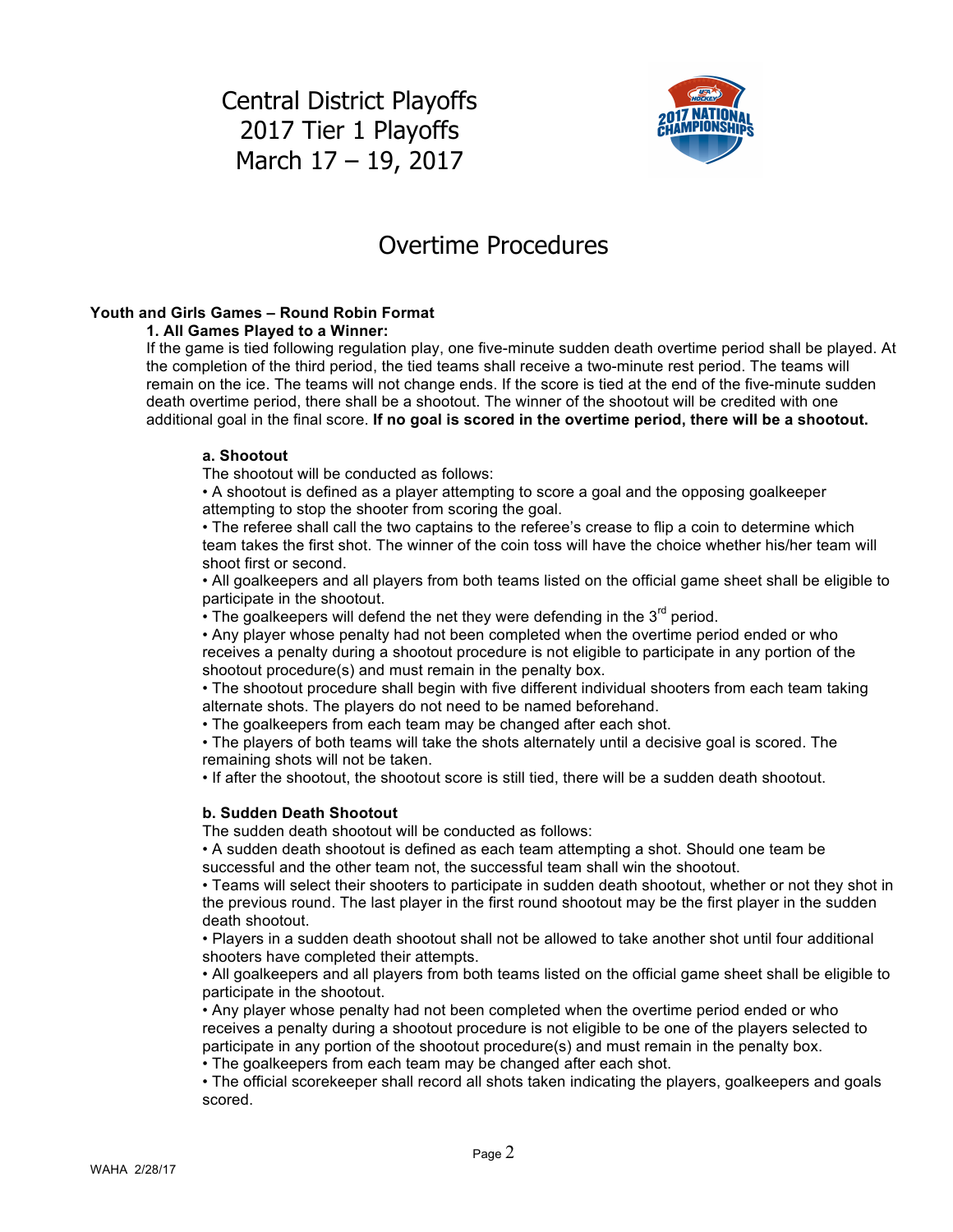

# Overtime Procedures

## **Youth and Girls Games – Best 2 out of 3 Format**

- 1. The game shall be continued to determine a winner.
- 2. At the completion of the third period, there shall be a two (2) minute rest period before the start of the first overtime session.
- 3. All overtimes shall be ten (10) minutes in length and sudden death. Teams shall switch ends at the end of the third period and throughout overtime periods.
- 4. If the teams are still tied at the completion of the first overtime, the teams shall leave the ice and the ice shall be resurfaced. A second overtime period shall begin immediately following the ice resurfacing.
- 5. Following the second overtime, there shall be a two (2) minute rest period prior to the start of the third overtime session.
- 6. If the teams remain tied at the completion of the third overtime period, the teams shall leave the ice and the ice shall be resurfaced.
- 7. Thereafter, the foregoing process in items 1-6 shall be repeated until such time as a winner is determined.
- 8. In the Midget 18U Tier I classification, rather than a two (2) minute rest period prior to the rest overtime and after the second overtime period, the ice shall be resurfaced prior to the rest overtime and between each overtime period.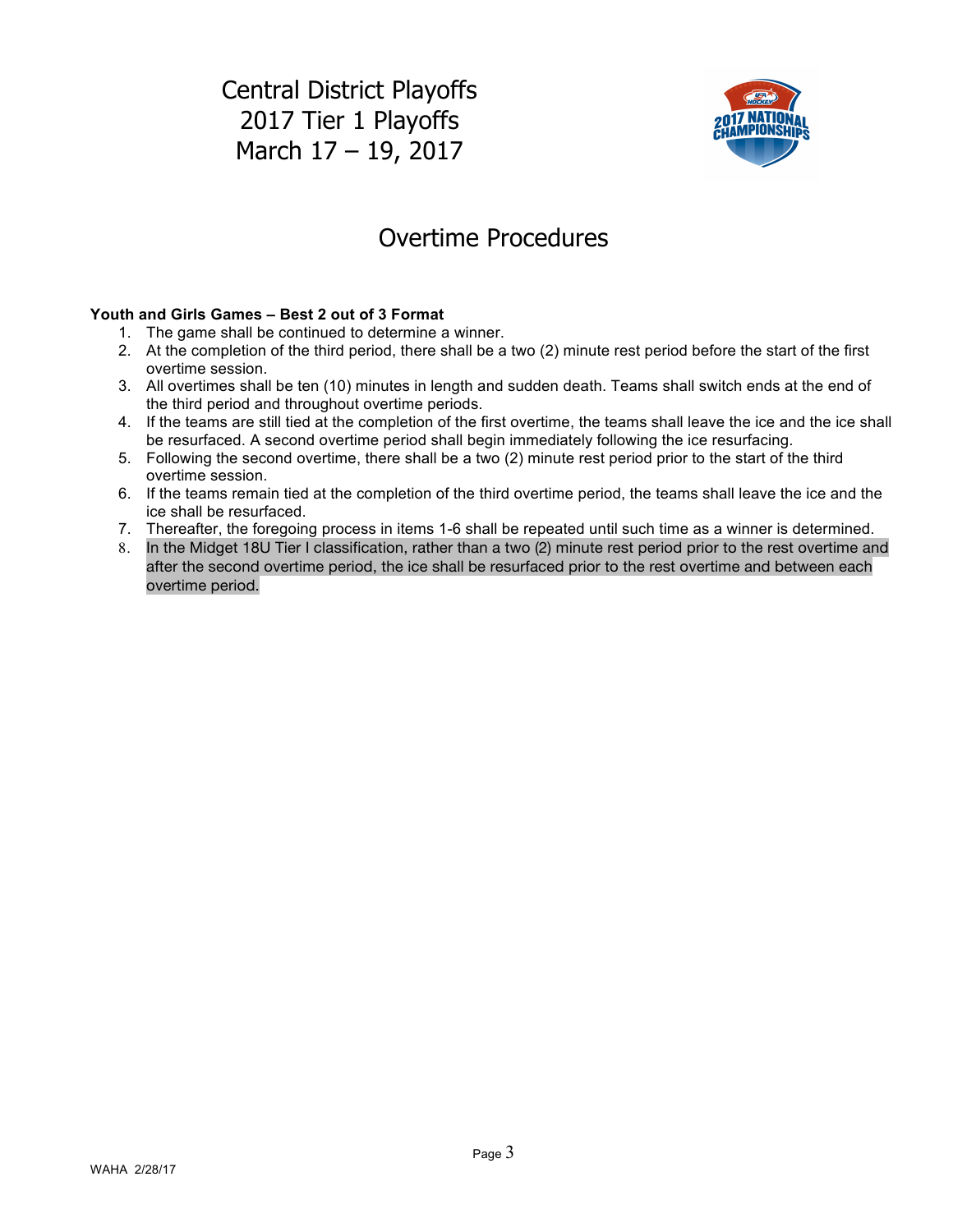

# Tiebreaker Rules

(From USA Hockey District and National Tournament Guidebook, pages 33-35)

If two or more teams have an equal number of points, their position in the standings shall be determined by the following tiebreaking format. If one tie-breaker establishes a position for one or more teams, each team is placed in the applicable position. Once a team is placed, the remaining tied teams shall start the tiebreaking process over again at step 1. (If all tied teams have not played each other, then proceed to step 2)*. Note: A team may go into the tiebreaking process having defeated another of the tied teams and still not advance).*

The tie-breaker formulas are as follows:

- 1. The results of the head-to-head games played between the tied teams in the following order:
	- a. Standings Most points.
	- b. Most total wins (whether in regulation, overtime and shootout).
	- c. Differential Subtracting goals scored against from goals scored in these games, the positions being determined in order of the greatest surplus.
	- d. Quotient Dividing the goals scored in these games by the goals scored against, the positions being determined in order of the greatest quotient. A quotient involving dividing by zero (0) has higher standing than a quotient from dividing by any number other than zero. Where two or more teams have no goals against and the quotient tiebreaker is required, the teams shall be ranked high to low in descending order of "goals for."
	- e. Most periods won In the games played by each tied team, points will be awarded for each regulation period won (2 points) and for each regulation period tied (1 point). Positions shall be in the order of highest point total.
- 2. If after applying the formulas of 1 a, b, c or d the tie still exists, the results of all the games played by the teams tied in the following order:
	- a. Most total wins (whether in regulation, overtime and shootout).
	- b. Differential Subtracting goals scored against from goals scored in these games, the positions being determined in order of the greatest surplus.
	- c. Quotient Dividing the goals scored in these games by the goals scored against, the positions being determined in order of the greatest quotient. A quotient involving dividing by zero (0) has higher standing than a quotient from dividing by any number other than zero. Where two or more teams have no goals against and the quotient tiebreaker is required, the teams shall be ranked high to low in descending order of "goals for."
	- d. Most periods won In the games played by each tied team, points will be awarded for each regulation period won (2 points) and for each regulation period tied (1 point). Positions shall be in the order of highest point total.
	- e. Quickest first goal The team that scored the quickest goal in their preliminary round games shall be ranked highest.
- 3. If the above procedure does not break the tie, the teams shall use a shootout procedure as previously described.

Note: If a team forfeits any of its games, and becomes involved in any tie breaking formula to determine its eligibility to advance to the next level of play, the team forfeits all games in the round robin play and the